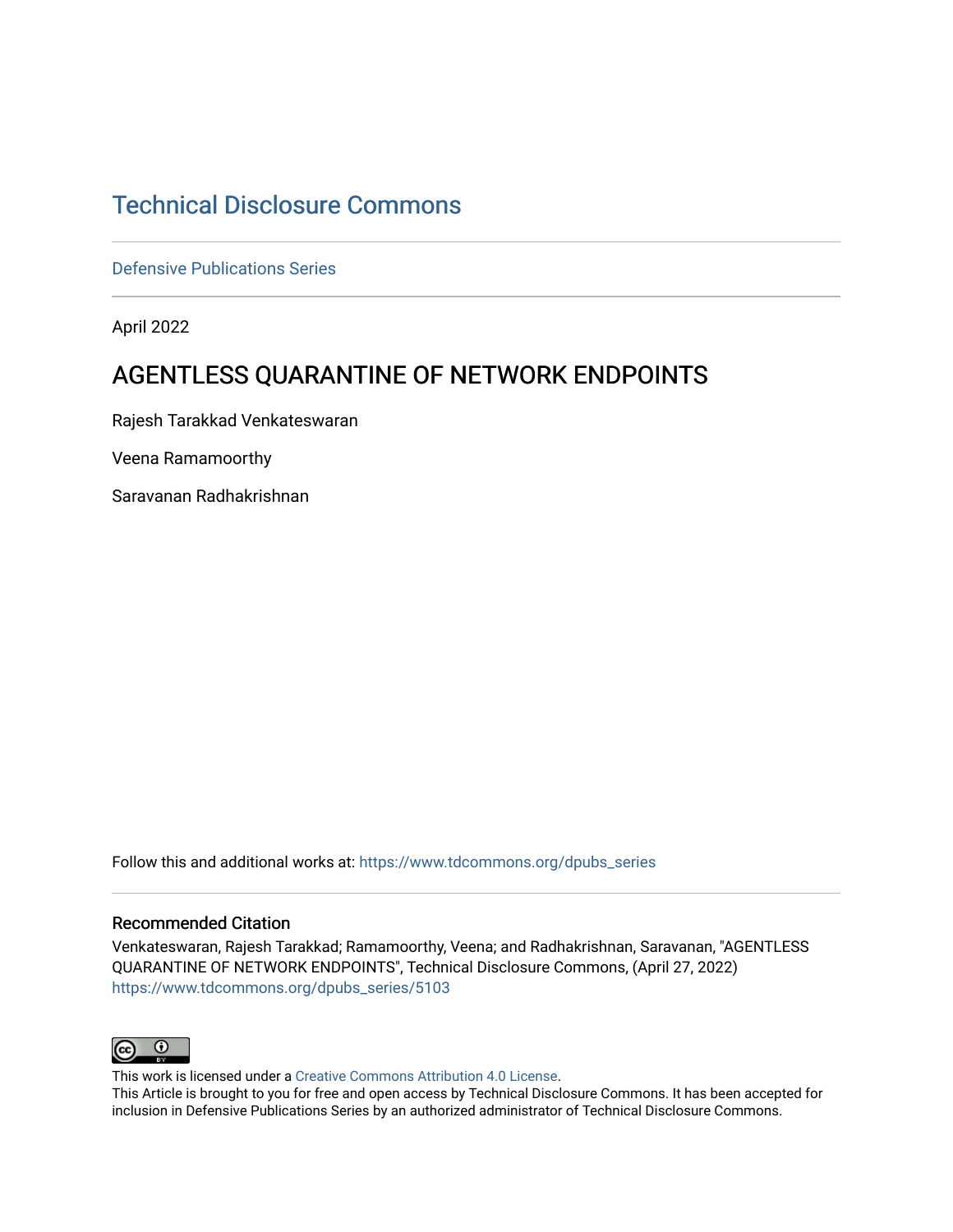#### AGENTLESS QUARANTINE OF NETWORK ENDPOINTS

AUTHORS: Rajesh Tarakkad Venkateswaran Veena Ramamoorthy Saravanan Radhakrishnan

### ABSTRACT

Techniques are presented herein that enhance a user defined network (UDN) microsegmentation approach to enable communication between only a select set of endpoints. Aspects of the presented techniques can also restrict the set of endpoints that can initiate communication, thereby enabling specific use cases such as quarantine and remediation workflows, without the need for installing software agents on endpoints. Among other things, aspects of the presented techniques support the dynamic creation of UDN rooms and groups of rooms, do not require configuration changes on intermediate devices, allow administrators to belong to multiple rooms or groups of rooms, and support an audit capability (that helps to detect, inspect, and monitor traffic patterns for endpoints that are under quarantine).

#### DETAILED DESCRIPTION

It is well known that all of the endpoints in a network are exposed to a very wide range of threats from the services that they access. Once infected, an endpoint poses an even greater threat to the other endpoints in the network for they can now act from within the network. While some of the endpoints may run enterprise monitoring software that constantly monitors the security posture, as well as quarantines infected endpoints, not all of the endpoints can be assumed to be running such software. Further, while it is important to isolate endpoints with a poor security posture, it is just as important that they continue to be accessible to information technology (IT) administrators so that those administrators can remediate the problem.

Effective endpoint security management thus involves: (1) the ability to identify endpoints with a poorer than expected security posture; (2) the ability to classify an endpoint's level of security compromise; (3) the ability to quarantine and limit connectivity to an endpoint, as appropriate, given its compromised security posture; and (4) the ability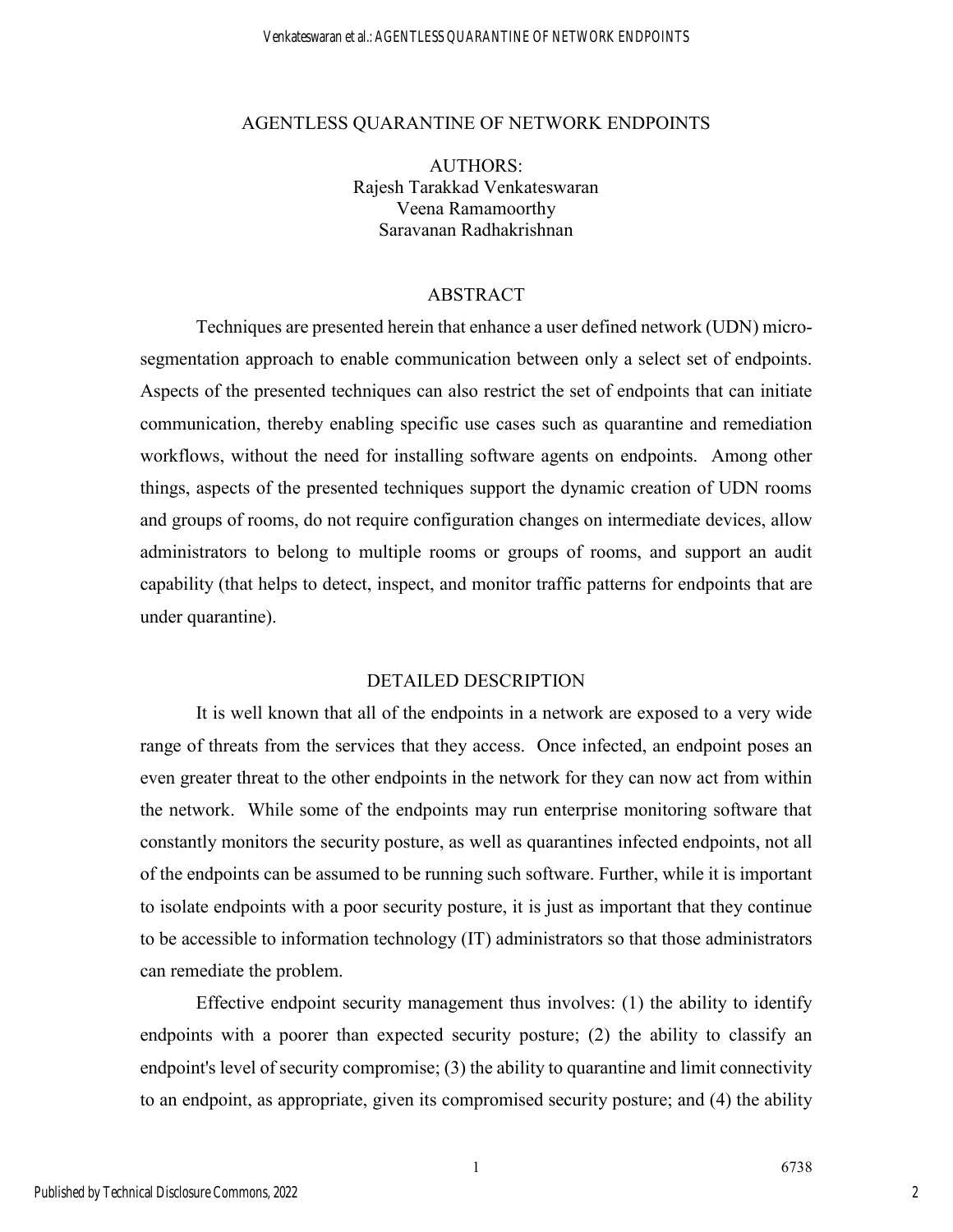to restore normal connectivity once any security issues are remediated. Techniques are presented herein that provide for the ability to the ability to quarantine and limit connectivity to an endpoint, as appropriate, given its compromised security posture and also provide for the ability to restore normal connectivity once any security issues are remediated.

Generally, a user defined network (UDN) is a solution that provides for preventing broadcast traffic from crossing user defined network boundaries. A UDN supports the ability to limit the set of endpoints who can reach each other over unicast or multicast transmissions based on their source and destination media access control (MAC) addresses. Endpoints that should see each other's broadcast traffic may be grouped into a UDN "room."

Presented herein are techniques through which the quarantine of rogue endpoints can be achieved by building upon the capabilities that are available on a UDN. In particular, aspects of the presented techniques employ a Quarantine Engine cloud service that authorized enterprise administrators may employ to group a set of MAC addresses into a UDN room. Such a cloud service may expose authenticated, authorized representational state transfer (REST) endpoints that may be invoked either from an administration application that is running on a mobile application or within an enterprise.

Further aspects of the presented techniques facilitate endpoints that are in one UDN room communicating with endpoints that are in a selected set of other rooms, but not necessarily all of the other rooms. Such a capability is not possible with the current network equipment vendor UDN solutions.

Consider an example sequence of interactions that may take place before the quarantine of affected endpoints is achieved. For example, a UDN room may be created with the MAC address of an affected endpoint when a Detection Engine (DE) identifies that a particular endpoint is vulnerable and/or infected. Such an identification may be done through, for example, a call to an authenticated REST endpoint.

After an endpoint is moved to a different room, an administrator may add a set of administration endpoints, representing the MAC addresses of IT experts who can remediate the problem, into a new privileged room. The room that was created for the affected endpoint and the administration privileged endpoints may now be assigned to a UDN group.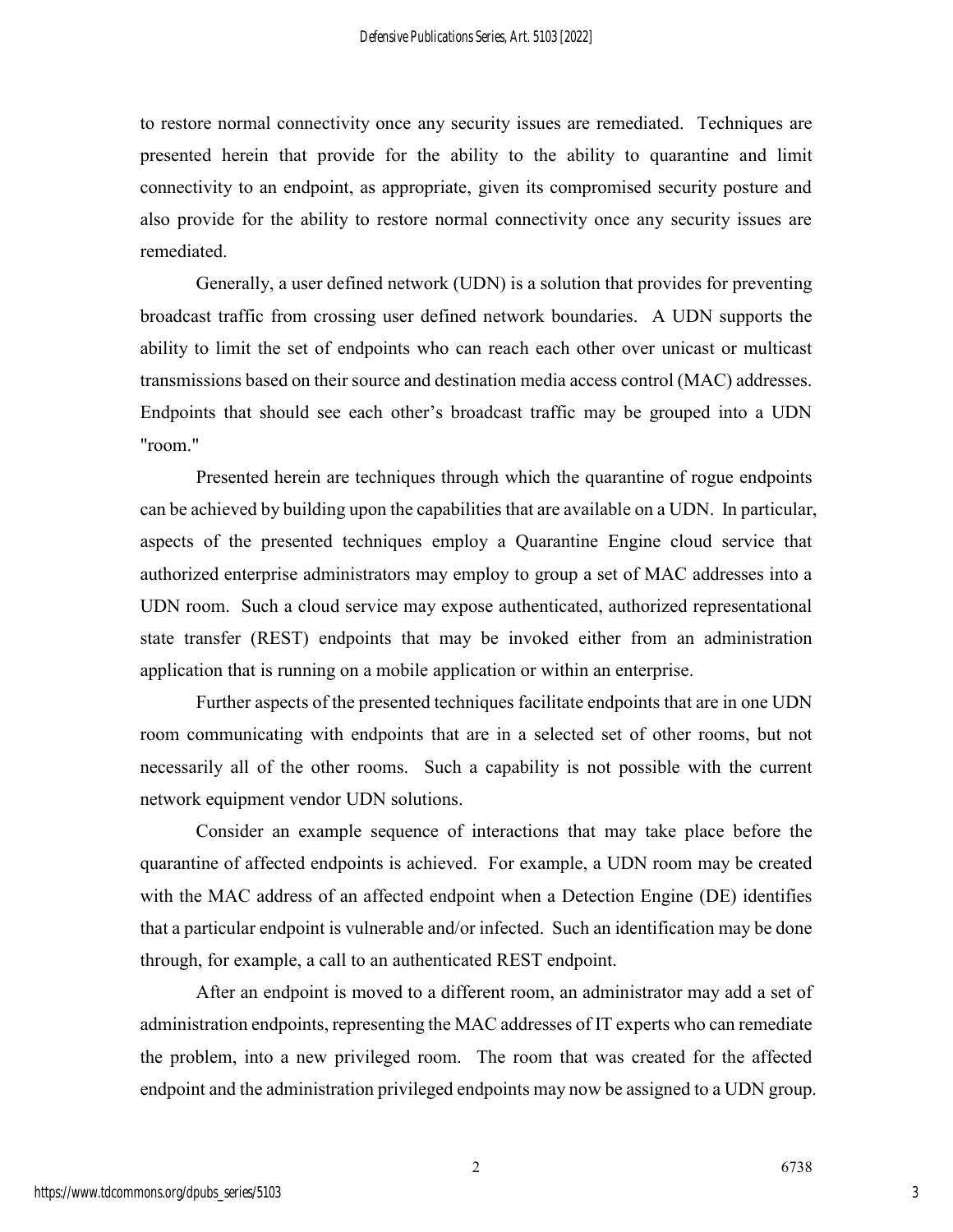A UDN group represents a set of rooms that can communicate with each other. Importantly, unicast traffic can only be initiated from the endpoints that are in privileged rooms to endpoints that are in privileged or non-privileged rooms.

By following the above approach, only the affected endpoint and the IT devices that are assigned to work with the endpoint would be able to communicate with each other. Such an arrangement prevents the endpoint from reaching, and hence infecting, any other host.

Once the endpoint is remediated, it may be removed from the above-described group and UDN room to restore normal connectivity. Figure 1, below, illustrates elements of an exemplary arrangement according to aspects of the techniques presented herein and reflective of the above discussion.



*Figure 1: Exemplary Arrangement*

Consider a series of steps, which are labeled 1 through 6 in Figure 1, above, as follows. During Step 1, a DE identifies the affected endpoints to a Quarantine Engine. Step 2 encompasses the invocation of application programming interfaces (APIs) on a cloud to quarantine one or more endpoints. Under Step 3, based on the tenant and MAC address the Quarantine Engine sends a room change request to the corresponding authentication, authorization, and accounting (AAA) server.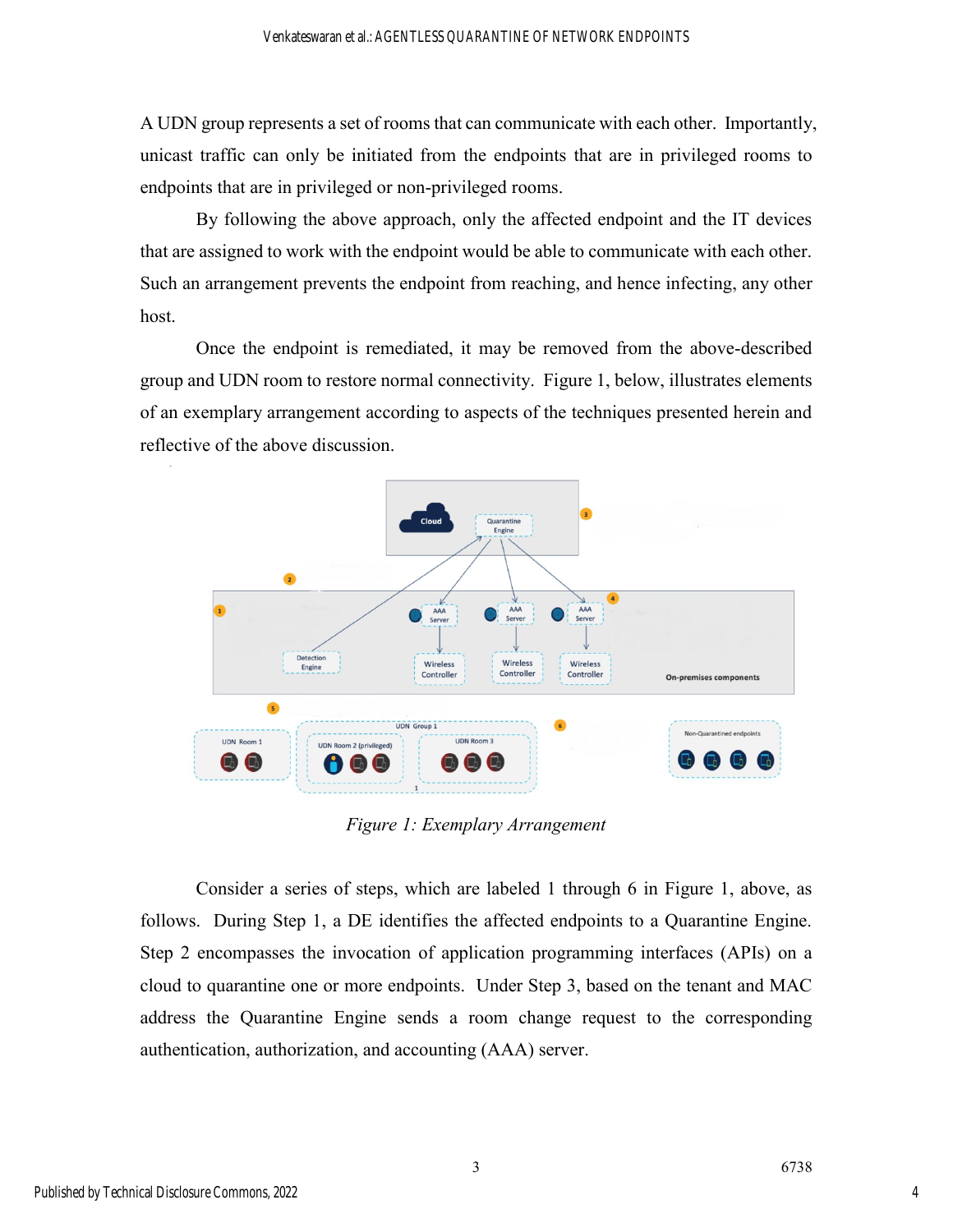Step 4 encompasses the initiation of a change of authorization request for the MAC address and the moving of the affected endpoint to a dynamically created UDN room with the appropriate set of IT administration endpoints. Under Step 5 the endpoints are quarantined for corrective action and a notification of same is sent to an administration application for action. Finally, at Step 6, the endpoints are removed from quarantine following the administrative action.

Aspects of the presented techniques encompass a cloud-based Quarantine Engine that is authenticated through the Active Directory of an enterprise that exposes RESTbased APIs for performing the actions that are described below.

First, an affected endpoint is assigned to an UDN room. Second, a set of UDN rooms are placed into an UDN group. Endpoints that belong to the UDN rooms in a group may talk to each other. Each group is identified by a group identifier (ID) (i.e., a groupID) that is akin to a UDN ID that identifies a UDN room. Typically, a UDN group will have one privileged room and one or more UDN rooms which contain affected endpoints. Third, a room may be marked as being privileged. Privileged rooms can initiate communication to the other rooms that are in a group while non-privileged rooms cannot initiate such communication.

Aspects of the presented techniques further encompass enhancements to a wireless controller to permit the traffic that flows between endpoints to include a check for the groupID of the source and destination MAC addresses along with the privilege level of the source MAC address.

Use of the techniques presented herein offers a number of advantages over existing solutions. First, no agent is required. The presented techniques do not require any agent to be running on an endpoint. All of the other existing solutions require that an endpoint run proprietary agent software that monitors and enables quarantining. In contrast, the presented techniques only require the MAC address of an endpoint for effective quarantine.

Second, UDN rooms may be dynamically created. Under the presented techniques, UDN rooms may be created on demand with a set of MAC addresses for which communication should be allowed. IT administrators can enable communication with an endpoint only when it is required and they may revoke such permission after they are done. The presented techniques provide a scalable and extremely easy means for creating a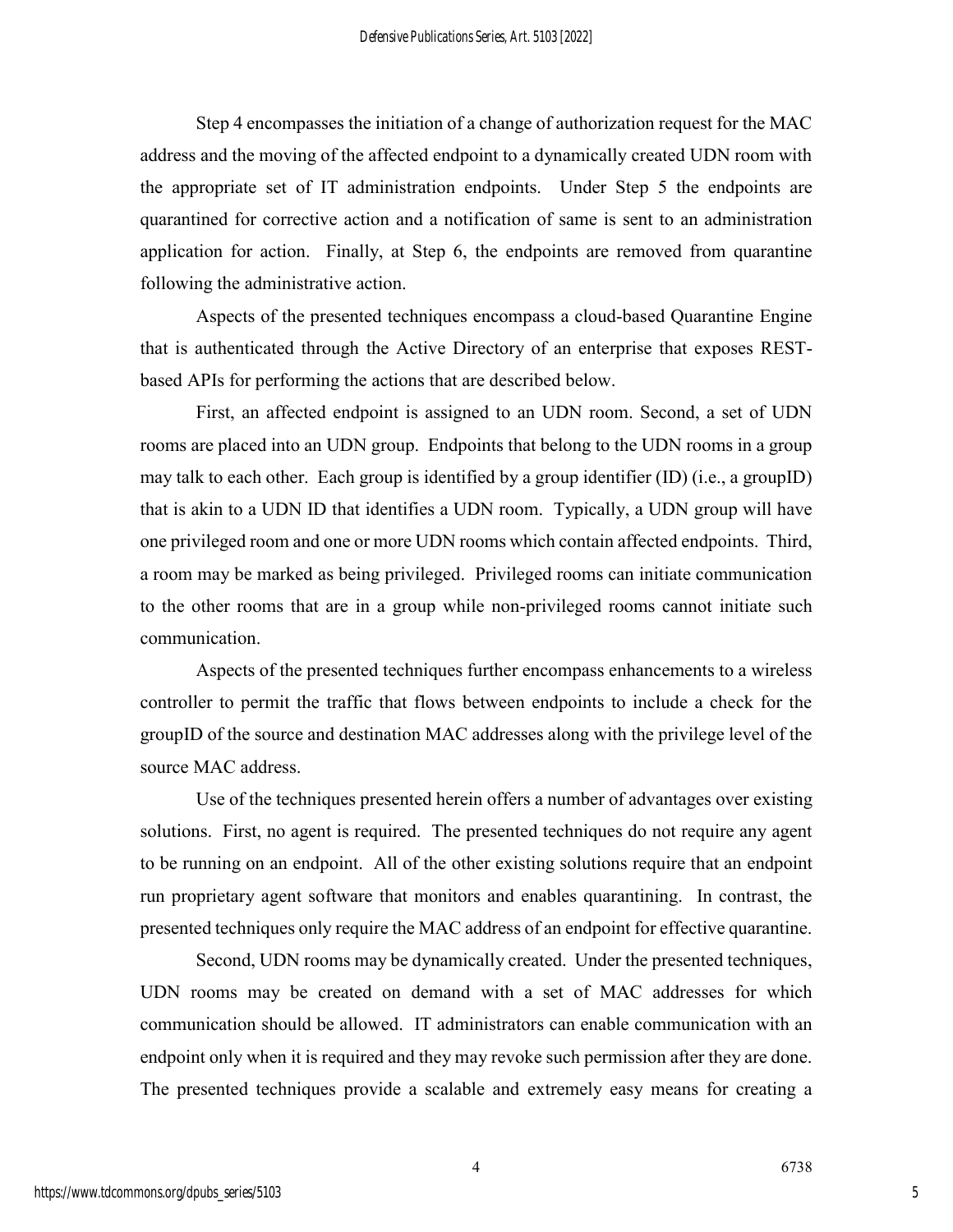dynamic group of endpoints when compared to traditional virtual local area network (VLAN)-based approaches. Further, no configuration is required on intermediate devices. A Remote Authentication Dial-In User Service (RADIUS) change of authorization request that includes a vendor-specific attribute is sent to the wireless controller to indicate the UDN room and group that a MAC address belongs to. This enables the forwarding of traffic based on the above described rules.

Third, administrators may belong to multiple groups. Under the presented techniques, the same administration endpoint can now interact with multiple endpoints in different UDN rooms. This enables a micro-segmentation of the network based on complex networking needs.

Fourth, an audit capability is supported. Using UDNs to group endpoints, as supported by the presented techniques, benefits from the detailed auditing logs that are available to track the communication between endpoints. This can be of immense help during the detection, inspection, and monitoring of traffic patterns for endpoints that are under quarantine.

Both the Android and the iOS operating systems are implementing changes in their more recent releases to support better privacy through a Randomized and Changing MAC Addresses (RCMA) paradigm.

For example, beginning with the fifteenth major release of the iOS operating system (iOS 15) if a device has not joined a network in the last six weeks then it will employ a different private address the next time that it connects to that network. If a device is forced to forget a network, then it will also forget the private address that it used with that network unless it has been less than two weeks since the last time the device was made to forget that network.

Further, the Android operating system also randomizes a MAC address. However, it uses a persistent randomization unless it has been specifically instructed otherwise by an application. Essentially, the randomized MAC is used at all times and does not often change.

The types of changes that were described above present challenges not just for the techniques presented herein but for all MAC-based authentication solutions.